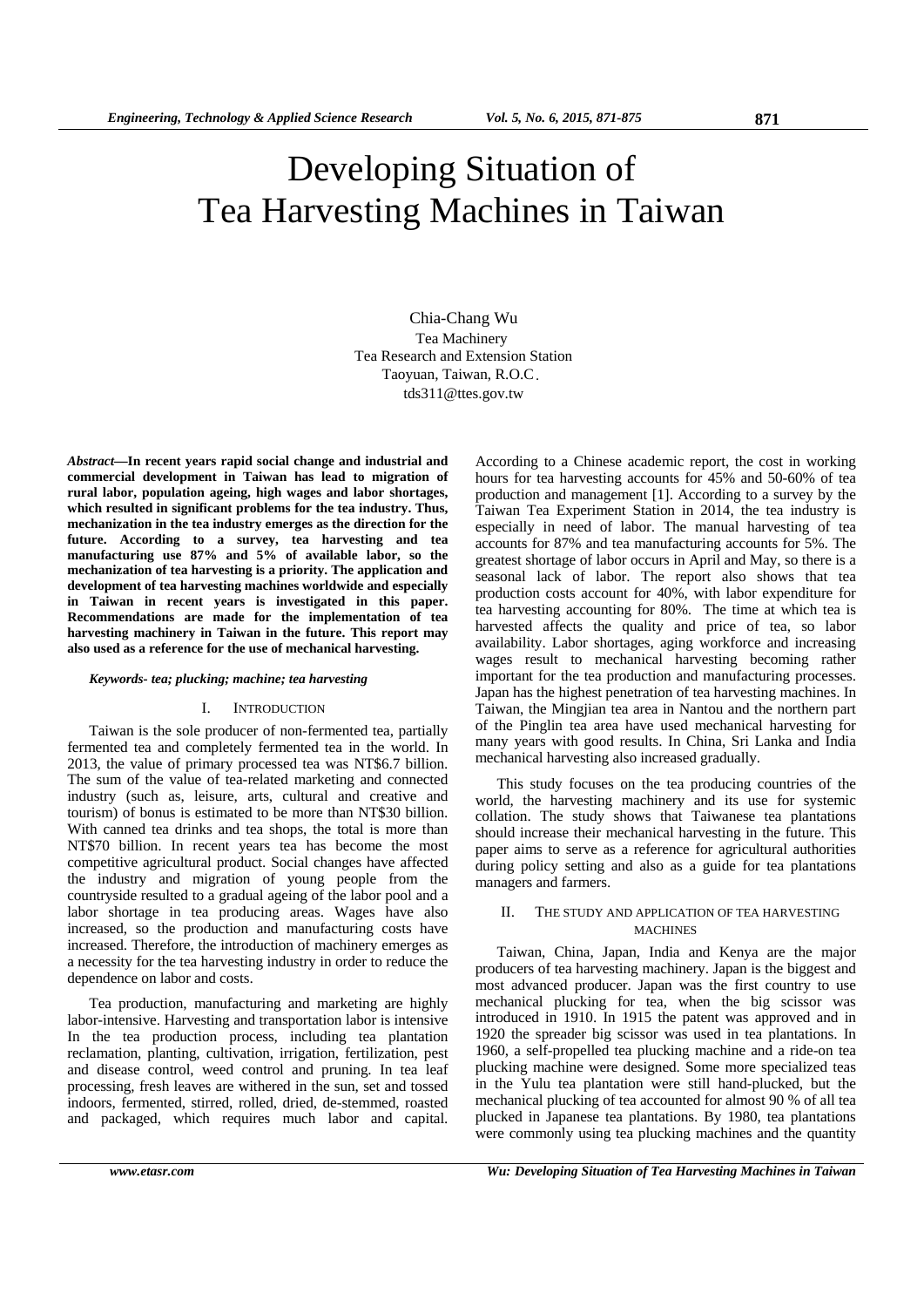of tea plucking machine reached 10, 0000 [2-4]. Using tea plucking machines significantly increased the productivity, reduced the dependence on labor and the production costs.

In 1960, China began to consider the use of tea plucking machines and later studies concerned the cutting, fracture, folding and rolling of plucked tea leaves. Manual, saddlemaneuvered and manually dragged tea machineries were subjected to experiments. By the 1980s, Chinese manufacturers began to study double type plucking machines. However, single and double tea plucking machinery remains all imported [3]. In 1929, Russia imported plucking shears from Japan and in 1930 developed a reciprocating cut tricycle-type tea plucking machine. In 1953, studies began to focus on tea plucking machines and in 1965 a self-propelled tea plucking machine was developed but it was only suitable for use on plains with gradients less than 10 degrees and on gently sloping tea plantations. Therefore, it could only be used in 40% of plantations. In 1970, a cutting tea plucking machine was developed.

Taiwan began to use the big scissor in 1951. It replaced the manual plucking of tea leaves and was being widely used in Longtan and Yangmei, in northern Taiwan, by 1957. The big scissor only allowed 120kg of leaves to be plucked, and it was a difficult task, so its use was not that widespread [5]. The tea experiment station in Pingzhen (The predecessor of Taiwan Tea Experiment Station) introduced a single burden Japanese tea plucking machine in 1964. The farmer used the single tea plucking machine instead of the big scissor for tea leaf plucking. Funding came from the Joint Commission on Rural Reconstruction (The predecessor of Council of Agriculture) and 42 Japanese single reciprocating tea plucking machines were introduced in 1970. In 1973, experiments took place involving reciprocating and rotary type double tea plucking machines. These machines plucking replaced manual plucking in tea plantations in Dongshan, Pinglin and Lugu counties from 1983 to 1985 [4].

In order to reduce the operating costs for the double type plucking machine, the Taiwan Tea Experiment Station introduced a Japanese rail operating system in 1992. At the same time the rail operating material and the operation vehicles were localized and the system was used in the Mingjian tea plantation [6].

#### III. MECHANICAL TEA HARVEST EXPERIMENTS

A comprehensive analysis of the literature on tea harvesting machine experiments from 1996-2014 follows. The harvesting efficiency of different harvesting machines, the pruning operation period, the cost of management operations for machine harvesting and manual harvest of tea and the efficiency of rail mounted machines are detailed. This is a comprehensive and authoritative guide to the use of harvesting machines in tea plantations.

# *A. A comparison of the harvesting efficiency of different harvesting machines*

Chang [7] compared the efficiency of manual plucking and machine plucking (Big scissor, Ochiai type tea plucking machine, Uchida type tea plucking machine and Fujimi type

tea plucking machine) for different types of tree crown (mountain type, semicircular type and level type). The weight of the tea harvest for different plucking methods was determined and it was found that the harvesting efficiency of power plucking machines is greater than that for manual plucking (Table I). The results showed that the Ochiai type tea plucking machine (rotary cutting type), the Uchida type tea plucking machine and the Fujimi type tea plucking machine were 5-8 times more efficient than manual plucking. The Fujimi type plucking machine rotates more slowly than the Ochiai type tea plucking machine (rotary cutting type) and the Uchida type tea plucking machine. The results show that manual tea plucking is more labor intensive and incurs greater production costs than machine plucking. These studies clearly show that in tea plantations, mechanization improves harvesting and increases production. The best results were obtained using a dynamic tea plucking machine that used the reciprocating cutting method. This increased the quality of tea bud selection and avoided coarseness that is associated with old leaves (data not shown). The report stated that the intense vibration of the machine induced operator fatigue so improving the performance of tea plucking machines would be crucial.

TABLE I. A COMPARISON OF THE EFFICIENCY OF DIFFERENT HARVESTING METHODS IN G/MIN (SOURCE: AN ADAPTATION OF [7])

| Plucking<br><b>Surface</b> | <b>Manual</b><br>harvest | Plucking<br><b>Shears</b> | Orgiaii<br>plucking<br>machine | <b>Ugita</b><br>plucking<br>machine | Fuji<br>Plucking<br>machine |
|----------------------------|--------------------------|---------------------------|--------------------------------|-------------------------------------|-----------------------------|
| Triangular<br>plane        | $21.64*$                 | 74.11                     | 142.00                         | 132.75                              | 110.50                      |
| Hemispherical<br>plane     | 17.42                    | 67.53                     | 159.00                         | 144.25                              | 94.67                       |
| Horizontal<br>plane        | 24.00                    | 83.10                     | 162.00                         | 176.25                              | 99.78                       |

# *B. The effect of a transition from manual plucking to mechanical plucking in terms of yield and tea quality*

Hung et al. [8] evaluated the transition from manual plucking to mechanical plucking in Pinglin and Mingjian. The feasibility of a tea plantation's transition from manual to mechanical plucking is shown in the second year's data. Manual plucking of tea after shaping was necessary before mechanical plucking, because the density of tea buds must be uniform, so the yield of fresh tea leaves increased (Table II). In terms of quality, tea buds do not grow uniformly in the Pinlin tea area, so the tea evaluation scores after manufacturing were lower than those for the mechanical plucking experimental area, but the scent was similar for manually harvested and mechanically harvested tea in both areas (Tables III and IV). Mechanical plucking allows more centralization and fresh tea leaves can be withered indoors, so leaf moisture evaporates uniformly, which results in a better fragrance. For a large area and flat terrain in the Mingjian tea area, manual plucking and mechanical plucking should produce more significant differences. Hung et al. concluded that a transition from manual plucking to mechanical plucking was possible, but its feasibility depended on the manner in which the tea was grown and mechanical plucking required the formation of a curved plucking crown [8].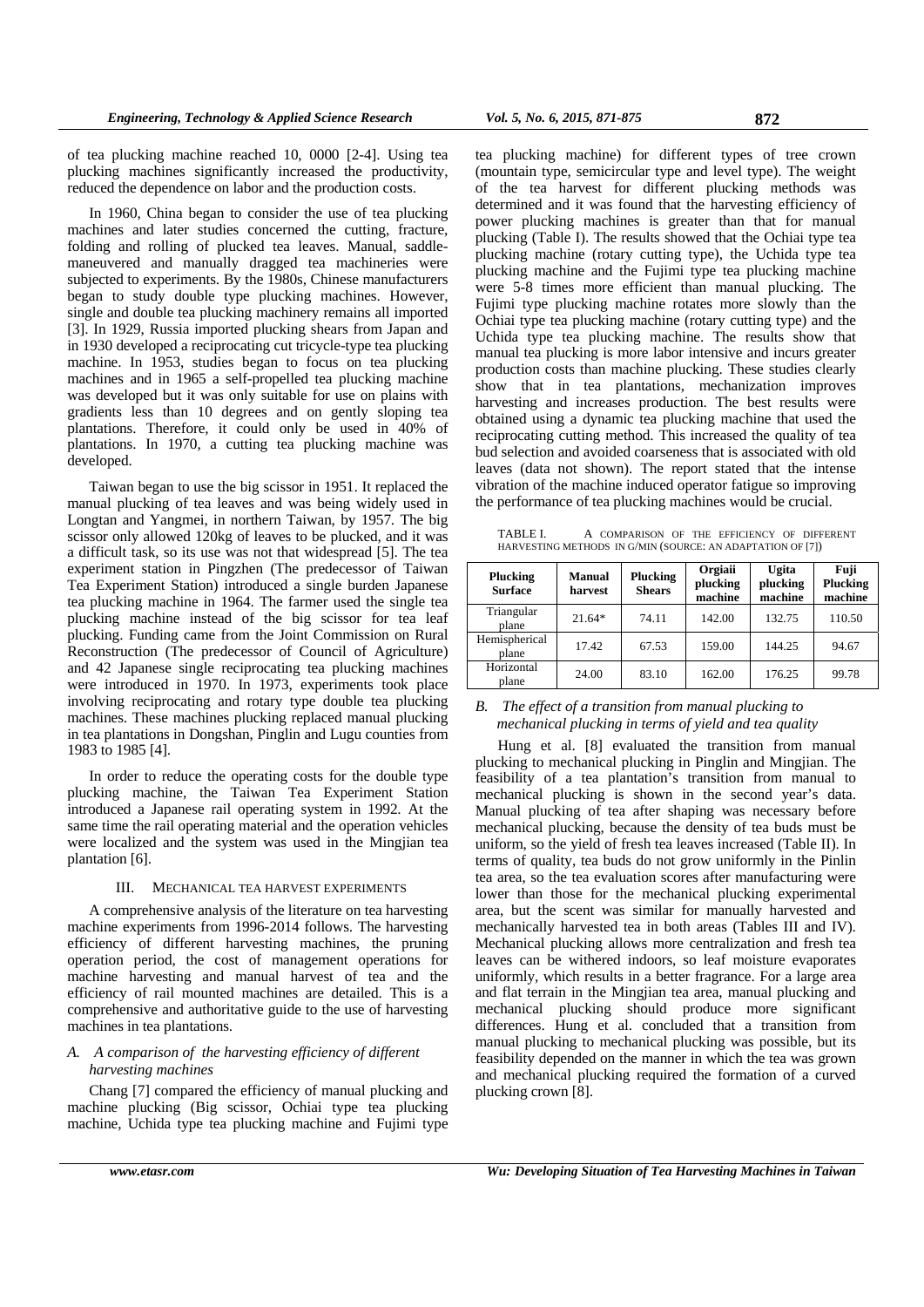TABLE II. THE EFFECT OF DIFFERENT HARVESTING METHODS ON THE WEIGHT OF FRESH TEA LEAVES HARVESTED IN KG/EXPERIMENT AREA (SOURCE: AN ADAPTATION OF [8])

| Crop<br>season |                           | <b>Pyng Len</b>          |                           | <b>Ming Jian</b>         |
|----------------|---------------------------|--------------------------|---------------------------|--------------------------|
|                | <b>Machine</b><br>harvest | <b>Manual</b><br>harvest | <b>Machine</b><br>harvest | <b>Manual</b><br>harvest |
| Spring         | 37.3                      | 29.7                     | 108.4                     | 120.0                    |
| Summer         | 26.1                      | 16.8                     | 109.4                     | 94.4                     |
| Autumn         | 34.5                      | 30.0                     | 90                        | 80                       |
| Winter         | 22.8                      | 21.6                     |                           | 42                       |

TABLE III. THE EFFECT OF DIFFERENT HARVESTING METHODS ON THE QUALITY OF TEA (PYNG LEN) (SOURCE: AN ADAPTATION OF [8])

| Crop<br>season | <b>Harvest</b> | Appea<br>rance<br>$(20\%)$ | Color<br>$(20\%)$ | Color of<br>liquid<br>$(10\%)$ | Aroma<br><b>&amp;taste</b><br>$(30\%)$ | Tea<br>dregs<br>$(10\%)$ | Total<br>scores<br>$(100\%)$ |
|----------------|----------------|----------------------------|-------------------|--------------------------------|----------------------------------------|--------------------------|------------------------------|
|                | Machine        | 16.0                       | 15.5              | 16.2                           | 24.2                                   | 8.3                      | 80.5                         |
| Spring         | Manual         | 16.5                       | 16.5              | 16.5                           | 24.5                                   | 8.5                      | 82.5                         |
| Summer         | Machine        | 13.5                       | 13.0              | 14.5                           | 19.5                                   | 6.8                      | 67.3                         |
|                | Manual         | 14.2                       | 14.2              | 15.0                           | 20.0                                   | 7.5                      | 70.9                         |
|                | Machine        | 14.0                       | 14.0              | 15.5                           | 19.5                                   | 7.2                      | 70.2                         |
| Autumn         | Manual         | 14.6                       | 14.5              | 15.0                           | 21.5                                   | 7.2                      | 72.2                         |
| Winter         | Machine        | 15.0                       | 15.0              | 16.0                           | 22.0                                   | 7.8                      | 75.8                         |
|                | Manual         | 14.0                       | 14.5              | 15.2                           | 20.5                                   | 7.2                      | 71.4                         |

TABLE IV. THE EFFECT OF DIFFERENT HARVESTING METHODS ON THE QUALITY OF TEA (MING JIAN) (SOURCE: AN ADAPTATION OF [8])

| Crop<br>season | <b>Harvest</b> | Appea<br>rance<br>$(20\%)$ | Color<br>$(20\%)$ | Color of<br>liquid<br>$(10\%)$ | Aroma<br><b>&amp;taste</b><br>$(30\%)$ | Tea<br>dregs<br>$(10\%)$ | <b>Total</b><br>scores<br>$(100\%)$ |
|----------------|----------------|----------------------------|-------------------|--------------------------------|----------------------------------------|--------------------------|-------------------------------------|
|                | Machine        | 15.0                       | 15.0              | 15.0                           | 22.8                                   | 7.8                      | 74.6                                |
| Spring         | Manual         | 15.5                       | 15.5              | 15.0                           | 23.0                                   | 7.8                      | 76.8                                |
| Summer         | Machine        | 14.8                       | 15.0              | 14.8                           | 21.3                                   | 6.8                      | 72.7                                |
|                | Manual         | 15.0                       | 15.2              | 15.0                           | 21.8                                   | 7.2                      | 74.2                                |
|                | Machine        | 15.8                       | 16.0              | 15.5                           | 22.5                                   | 7.5                      | 77.3                                |
| Autumn         | Manual         | 15.8                       | 15.5              | 14.8                           | 21.0                                   | 7.2                      | 74.3                                |
| Winter         | Machine        | 15.8                       | 16.2              | 15.8                           | 23.0                                   | 7.5                      | 78.3                                |
|                | Manual         | 15.6                       | 15.8              | 15.8                           | 23.5                                   | 7.5                      | 78.2                                |

#### *C. The effect on leaf quality of pruning at different times*

Lee [9] investigated the effects of pruning tea at different times: in winter (a week after the winter solstice) and spring (a week after spring tea plucking). The crown continued to be pruned (depth of pruning is 5cm) at Chin Shin Oolong (Camellia sinensis (L.) O. kuntz) tea plantation and the height and growth of the crown were measured during the harvesting period. Table V shows the results for crown pruning operations in winter and spring. The height of the tea plant and the crown in the manual plucking experimental tea area show less significant differences. The experimental area that used machine plucking for pruning operations in winter or spring, also showed less significant differences in the height of the tea plant and the crown. The height of the plant increased by 1.2- 1.5cm, and the crown was larger by 2.1-2.7cm in the mechanical plucking area than in the manual plucking area. The density of tea buds affects yield and quality, so this must be controlled within a certain range. A large number of tall plants could cause a nutrient shortage, which would result in smaller tea buds and thinning. A smaller density of buds can result excessive vegetative growth in plant and the quality of the fresh leaves is lower.

| TABLE V.                                    | A COMPARISON OF THE HEIGHT AND WIDTH OF TEA |  |  |  |  |
|---------------------------------------------|---------------------------------------------|--|--|--|--|
| BUSHES IN CM (SOURCE: AN ADAPTATION OF [9]) |                                             |  |  |  |  |

|                  | After pruning<br>the previous vear |               | <b>Before pruning</b><br>current year |                      | <b>Total growth</b> |                      |
|------------------|------------------------------------|---------------|---------------------------------------|----------------------|---------------------|----------------------|
| <b>Treatment</b> | Bush                               | Bush<br>width | Bush                                  | <b>Bush</b><br>width | Bush                | <b>Bush</b><br>width |
|                  | height                             |               | height                                |                      | height              |                      |
|                  |                                    |               | <b>Manual harvest</b>                 |                      |                     |                      |
| Prune after      | 54.2                               | 106.8         | 59.5                                  | 111.8                | 5.3                 | 5.0                  |
| winter tea       |                                    |               |                                       |                      |                     |                      |
| Prune after      | 54.6                               | 104.8         | 60.0                                  | 108.9                | 5.4                 | 4.1                  |
| spring tea       |                                    |               |                                       |                      |                     |                      |
|                  |                                    |               | <b>Machine harvest</b>                |                      |                     |                      |
| Prune after      | 54.9                               | 104.3         | 61.7                                  | 111.4                | 6.8                 | 7.1                  |
| winter tea       |                                    |               |                                       |                      |                     |                      |
| Prune after      | 53.3                               | 103.5         | 59.9                                  | 110.3                | 6.6                 | 6.8                  |
| spring tea       |                                    |               |                                       |                      |                     |                      |

Table VI shows the results for pruning in the spring. Both the manually plucked and mechanically plucked buds retain a high density after pruning operations in winter and the density of the tea buds increased by 24% per annum. For 2 - 3 harvests in each area, tea bud density in winter was not affected by pruning in winter or spring, either for manual or mechanical plucking methods. Table VII shows the results for tea after pruning in winter, to study the yield of tea leaves either for manual or mechanical plucking and compares these with those for significant pruning in spring. After pruning in winter, thinning of the spring buds significantly reduces yield but balancing autumn and winter tea produces less than significant differences.

TABLE VI. A COMPARISON OF THE DENSITY OF TEA SHOOTS FOR DIFFERENT SEASONS IN BUD/900  $CM^2$  (SOURCE: AN ADAPTATION OF [9])

|                           |                        |                       | <b>Crop season</b> |        |        |  |  |  |
|---------------------------|------------------------|-----------------------|--------------------|--------|--------|--|--|--|
| <b>Treatment</b>          | <b>Spring</b>          | Summer                | 2nd Summer         | Autumn | Winter |  |  |  |
|                           | tea                    | tea                   | tea                | tea    | tea    |  |  |  |
|                           |                        | <b>Manual harvest</b> |                    |        |        |  |  |  |
| Prune after<br>winter tea | 87.1                   | 95.2                  | 101.5              | 75.3   | 90.0   |  |  |  |
| Prune after<br>spring tea | 117.9                  | 73.5                  | 89.8               | 70.8   | 99.1   |  |  |  |
|                           | <b>Machine harvest</b> |                       |                    |        |        |  |  |  |
| Prune after<br>winter tea | 93.9                   | 87.2                  | 95.4               | 74.7   | 97.3   |  |  |  |
| Prune after<br>spring tea | 118.9                  | 69.1                  | 88.8               | 69.6   | 96.9   |  |  |  |



|                  | <b>Crop season</b> |               |                 |         |         |  |  |  |  |
|------------------|--------------------|---------------|-----------------|---------|---------|--|--|--|--|
| <b>Treatment</b> | <b>Spring</b>      | <b>Summer</b> | 2nd Summer      | Autumn  | Winter  |  |  |  |  |
|                  | tea                | tea           | tea             | tea     | tea     |  |  |  |  |
|                  | Manual harvest     |               |                 |         |         |  |  |  |  |
| Prune after      | 15.5               | 15.6          | 18.5            | 12.5    | 13.5    |  |  |  |  |
| winter tea       | (66.8)             | (219.7)       | (149.2)         | (112.6) | (95.7)  |  |  |  |  |
| Prune after      | 25.0               | 10.3          | 13.8            | 11.8    | 14.7    |  |  |  |  |
| spring tea       | (107.8)            | (145.0)       | (111.3)         | (106.3) | (104.3) |  |  |  |  |
|                  |                    |               | Machine harvest |         |         |  |  |  |  |
| Prune after      | 16.2               | 12.2          | 15.7            | 14.1    | 13.2    |  |  |  |  |
| winter tea       | (69.8)             | (171.8)       | (126.6)         | (127.0) | (93.6)  |  |  |  |  |
| Prune after      | 23.2               | 7.1           | 12.4            | 11.1    | 14.1    |  |  |  |  |
| spring tea       | (100.0)            | (100.0)       | (100.0)         | (100.0) | (100.0) |  |  |  |  |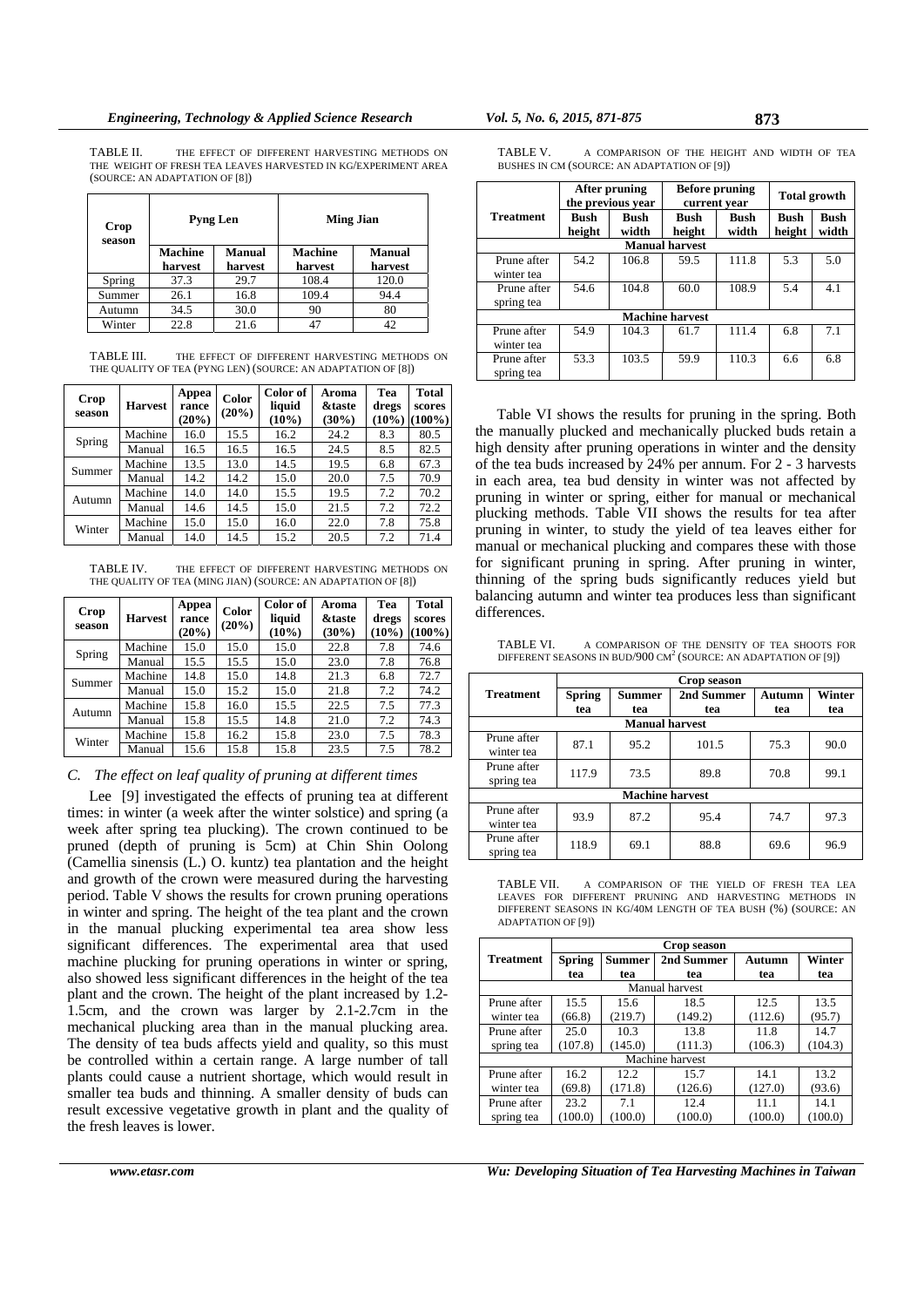In order to maintain yield and quality in the Chin Shin Oolong (Camellia sinensis (L.) O. kuntz) tea plantation, shaping operations (pruning) were necessary. To maintain the density and growth of buds and to give an increased yield in spring after the winter tea season partially fermented tea was produced in spring and winter. When the Chin Shin Oolong (Camellia sinensis (L.) O. kuntz) tea plantation underwent shallow pruning, the experimental results show that pruning after spring is more favorable. The total yields for the spring and winter seasons with pruning in winter are 29-37% greater.

# *D. A comparison of the management of manual plucking and machine plucking*

A comparison of the management of tea plantations in the Lugu tea area (manual plucking) and the Mingjian tea area (machine plucking) is considered next. Since 1980, the Mingjian tea area has implemented machine plucking. In this area the altitude is 100-200m and the topography is flat. However, in the Lugu tea area tea plucking is still primarily dine manually. In this area the altitude is 300-1,500m and the topography is mountainous. The tea plantation working hours and production costs in Mingjian and Lugu tea areas in 1989 are summarized in Table VIII.

TABLE VIII. THE LABOR AND COST FOR TEA PRODUCTION FOR DIFFERENT TYPES OF TEA CULTIVATION (SOURCE: AN ADAPTATION OF [10])

|                                       |                | Lugu                                          | <b>Ming Jian</b>  |                                               |  |
|---------------------------------------|----------------|-----------------------------------------------|-------------------|-----------------------------------------------|--|
| <b>Items</b>                          | Time<br>(hour) | Cost of<br>production<br>(dollar/<br>hectare) | Time<br>(hour)    | Cost of<br>production<br>(dollar/<br>hectare) |  |
| Weeding*                              | 582            | 32,837                                        | 448.6             | 23,269                                        |  |
|                                       | (16.9)<br>***  | (10.6)                                        | (35.0)            | (14.9)                                        |  |
| Fertilizing                           | 244            | 24,145 (7.8)                                  | 204               | 13,417                                        |  |
|                                       | (7.1)          |                                               | (15.9)            | (8.6)                                         |  |
| Pest control                          | 362            | 33,923                                        | 257               | 19,621                                        |  |
|                                       | (10.5)         | (10.9)                                        | (20.1)            | (12.6)                                        |  |
| Tea harvest                           | 2080           | 173,000                                       | 220               | 40,400                                        |  |
|                                       | (60.4)         | (55.6)                                        | (17.2)            | (26.0)                                        |  |
| Others**                              | 174            | 46.999                                        | 151               | 58,881                                        |  |
|                                       | (5.1)          | (15.1)                                        | (11.7)            | (37.9)                                        |  |
| Total                                 | 3,442          | 310,904                                       | 1280.6            | 155,588                                       |  |
| $\cdot$ $\cdot$ $\cdot$ $\cdot$<br>J, | (100)<br>т.    | (100)                                         | (100)<br>$\cdots$ | (100)<br>.<br>$\mathbf{I}$                    |  |

Note: \*, includes weeding, mowing by machine, herbicides and artificial grass. \*\*, includes deep, mulching, pruning, machinery depreciation and maintenance, fuel costs, wages and depreciation, irrigation, irrigation equipment and other operations.

In the Lugu tea area, manual plucking working hours constitute 60.4% of operation hours and manual plucking accounts for 55.6% of production costs. In the Mingjian tea area, manual plucking working hours constitute 17.2% of operation hours and manual plucking accounts for 26.3% of production costs. Huang [10] determined the cost of plucking tea. In the Mingjian tea area (machine plucking), the cost per hectare was NT\$ 40,400 and in the Lugu tea area (manual plucking) the cost per hectare was NT\$ 173,000 [10]. The wage for manual plucking of fresh leaves was NT\$ 40-60 per kilogram and the cost of machine plucking per hour was NT\$ 1000-1200, giving an average cost per kilogram of NT\$ 2.5- 3.0 [10].

Huang [10] compared the results for the different production methods and confirmed that the tea harvest accounted for the highest percentage of tea plantation management costs [10]. Therefore, it is concluded that mechanical plucking is more profitable than manual plucking. Over a full year, mechanical plucking significantly reduces production costs.

# *E. The effect of different plucking methods on yield and operational efficiency*

Huang et al. [11] found that rail type mechanical plucking reduces double type plucking machine labor costs. The tea plantation was pruned in winter and the yield and efficiency for the next year for aril type plucking machine harvest, double type plucking machine and manual plucking were determined [6]. Table IX shows the yield for manually harvested leaves is significantly less than that for a rail type plucking machine or a double type plucking machine. Rail type and double type plucking machine give similar yields. Table X shows the comparison of the yield of tea shoots and plucking time for a rail type plucking machine, a double type plucking machine and manual plucking. The data only concerns labor, collection and transport costs ignored. Rail type plucking machine harvesting requires only one person and double type plucking machine operations requires two people. Each experimental row was only 30m so the rail type plucking machine had to stop and change direction, which increases the operating time.

TABLE IX. A COMPARISON OF THE YIELD OF FRESH TEA (SOURCE: AN ADAPTATION OF [6])

| <b>Spring</b><br>Autumn<br>crop | Winter<br>crop |
|---------------------------------|----------------|
|                                 |                |
|                                 |                |
| 21.4                            | 24.0           |
| 24.3                            | 22.3           |
| 17.9                            | 15.1           |
|                                 | $\mathbf{H}$   |

Note: \*, kg/4rows×30m length.

TABLE X. A COMPARISON OF THE YIELD OF TEA SHOOTS AND PLUCKING TIME (SOURCE: AN ADAPTATION OF [6])

| Plucking               | Labor<br>(people) | Time<br>(hour) | Total<br>time<br>(hour) | Total<br>time per<br>hectare<br>(hour) | Cost of<br>harvest<br>(NT\$) |
|------------------------|-------------------|----------------|-------------------------|----------------------------------------|------------------------------|
| Rail<br>machine        |                   | 0.42           | 0.42                    | 23.3                                   | 6,990                        |
| Double type<br>machine | 2                 | 0.20           | 0.40                    | 22.2                                   | 6,660                        |
| Hand                   | 16                | 1.57           | 25.12                   | 1359.6                                 | 140,000                      |

Hung et al. [11] suggested increasing the length of the tea row to reduce the overall operating time by reducing mechanical shutdown and changes of direction. Table X shows that the harvest weight of fresh leaves for the rail type plucking machine and double type plucking machine are both significant higher than that for manual plucking, mainly because manually plucked tea plantations have a lower growth density. There is no significant difference in the density of tea buds and the harvest weights between the rail type plucking machine harvest and a double type plucking machine harvest. Lee [12] used imported semi-self-propelled and self-propelled plucking machine in a tea plantation to reduce the physical burden on the